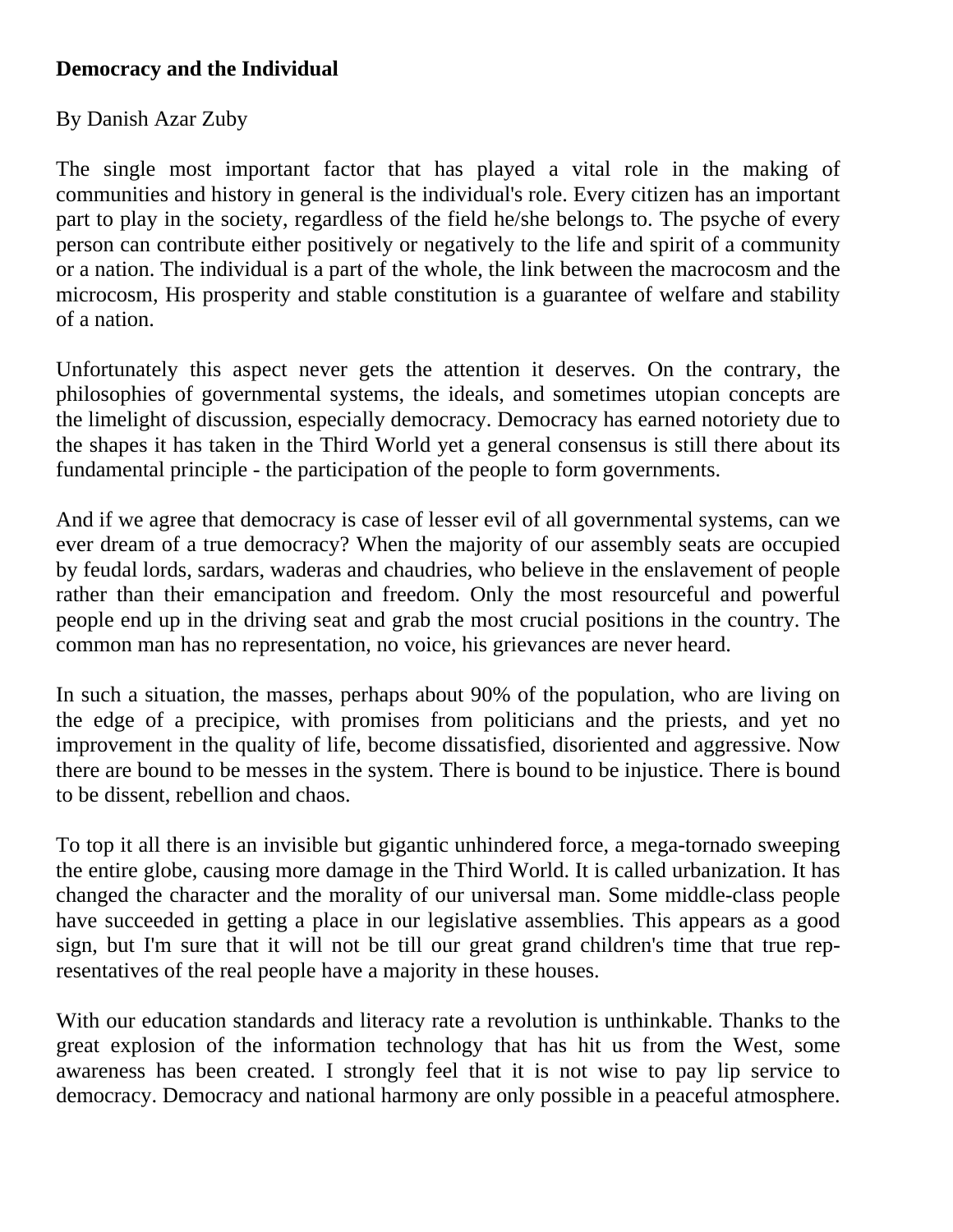Let us get to the real issues. Let's straighten out our priorities.

Many innocent citizens are murdered cold-blooded in broad daylight by the so-called subversive elements; shoot-on-sight curfew had become frequent. Brutal crime has become so common that even the newspapers fail to give it proper coverage. There has been so much talk of rule of law, when lawlessness has become the order of the day. Sindh has become a perpetual law and order situation. One sees scared civilians, flight of capital, the unemployment, the economic fiasco. The barricaded streets have left a permanent scar on our city and, of course, our history. One feels that we are living in a state of undeclared emergency.

It has been our national misfortune that we lost the leadership soon after the promised land was delivered. We all know what happened next. Self-centered politicians having no sympathy with the land or the people, military adventurers and fortune seekers had a ball at the cost of national integrity and quality of life of the masses. Officers lacking insight and a vision for the future were at the helm of affairs. Planning for future was absent, and the results of whatever planning was done are obvious.

A country at its birth which was a little over thirty million in population had its population doubled, trebled and almost quadrupled in four decades. The development could not even keep half a pace with the population growth. Seems ridiculous -- but it's a fact. In terms of simple logic, if you put thirty people in a room on the first day and then gradually keep on increasing their numbers and decreasing their basic amenities to sustain life, what will happen.

They may want to escape or break the confinement. The weaker may not even get a share. The problems of autonomy and not getting even shares, the centrifugal forces, the nationalists and the separatists are all a bi-products of our accumulated political blunders and planning problems in an anti-democratic atmosphere.

Coming back to the individual's role and moral re-armament, there are some definite views, which may be quite arbitrary in nature. Giving a to-the-point perspective one can start with an explanation that morality or moral values including ethical values, which society uses as a reference, usually emanate from the religious beliefs of the society. In other words the established religious maxims have the greatest bearing and influence over the prevalent morality of the society. The wider the bifurcations of the sects, the wider the differences in a religious order, and the broader the range of interpretations of established values and norms. Also the greater the possibilities of confusion and an absence of proper direction.

Our religious orthodoxy is of a similar classification. Complicated and puritanical in nature, it contains dozens of different sects which only help to compound the differences and tensions, hence a unified platform is not available. I think there is a great need to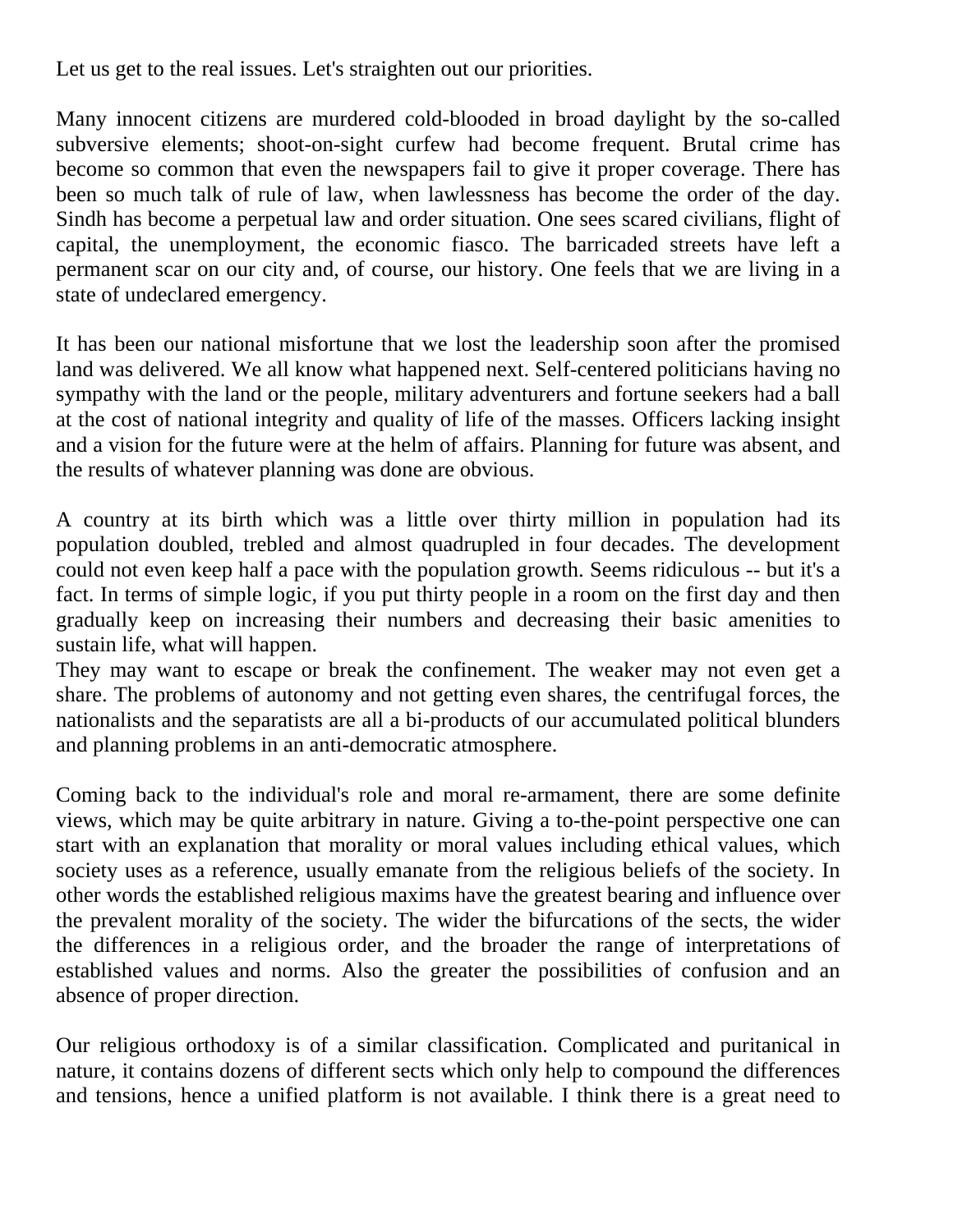accept and identify the gradual change of values in an urban context. We have to recognize the fact that a universal urbanite human is emerging who is at the crossroads of traditionalism and modern education and systems. He needs salvation which traditional religious orders and moral or ethical systems are not providing. The new urban scenario creates new problems which demand new solutions and directions.

There is a great need for an urban religious order, a renewable system which should change with changing values and the passage of time. It should be in harmony with the nature of its users. People should be taught to respect the right of way on the city roads and not to violate traffic signals. There is no sermon for traffic rules. Therefore when a God-fearing person sees that the road is clear and there is no vehicle in sight, he breaks the red signal without any fear, perhaps thinking that these are merely man-made rules. (I quote this from experience). He sincerely believes that if it is written in the book of destiny to die on the traffic signal, no one can stop him. He will be received in the hereafter for the real unending life.

There is no traditional answer to the toxic nuclear waste disposal' problem, and mullahs, the main dispensers of moral systems for a majority of our population, don't seem to be aware of such a problem. Therefore, what we need is education, an unbiased education, free of cost, for everyone. (Perhaps the infamous idiot box should be used for a mass education drive that this country needs so desperately). I feel that the biggest problem of the country, the population explosion, despite many efforts could not be contained because of our fundamental beliefs. Will our *moulvis,* who have almost the entire nation's mind in their grip, declare in their sermons that from now on a single child family is the divine law? They can help save a major disaster by doing so, but one wonders if they will. China the most populous country in the world, who got independence at the same time as ours, would have committed suicide if she did not contain the population problem. This is one country, it is said, that it has succeeded in a single child family program and is now among the superpowers of the world.

With the same logic if you take thirty people belonging to the highest and strongest moral order in the world, and stuff them in a single room on the, first day, keep on increasing their numbers and decreasing their food supply and other life sustaining requisites from the second day, imagine what will become of them. Ours is a similar situation.

Poor leadership, poor planning, no education, unhindered urbanisation and the result is quite obvious, a state of high emergency in forty years: a state of red alert! Besides education, moral re-armament and character building, what we need immediately as a curative medicine is that the intellectuals of all walks of life, professionals and social scientists get together and carve out a 'universal urban order' for a universal urban human.